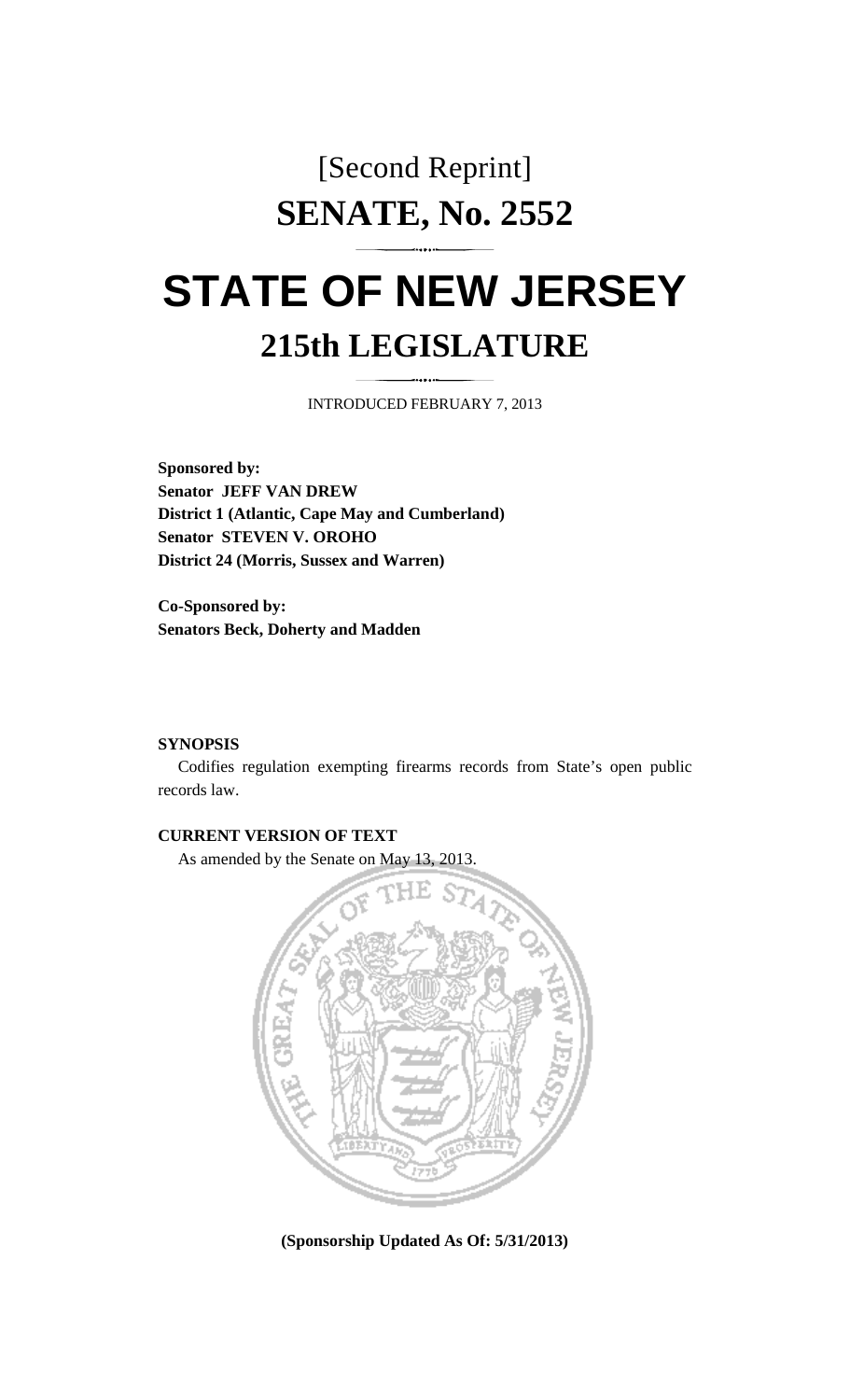### **S2552** [2R] VAN DREW, OROHO

2

1 **AN ACT** concerning firearms records and amending <sup>2</sup> [P.L.1963, 2 c.73<sup>2</sup> P.L.1995, c.23<sup>2</sup>, c.23 and P.L.2001, c.404<sup>2</sup>. 3 4 **BE IT ENACTED** *by the Senate and General Assembly of the State*  5 *of New Jersey:* 6  $7 \t2$  [1. Section 1 of P.L.1963, c.73 (C.47:1A-1) is amended to read 8 as follows: 9 1. The Legislature finds and declares it to be the public policy 10 of this State that: 11 government records shall be readily accessible for inspection, 12 copying, or examination by the citizens of this State, with certain 13 exceptions, for the protection of the public interest, and any 14 limitations on the right of access accorded by P.L.1963, c.73 15 (C.47:1A-1 et seq.) as amended and supplemented, shall be 16 construed in favor of the public's right of access; 17 all government records shall be subject to public access unless 18 exempt from such access by: P.L.1963, c.73 (C.47:1A-1 et seq.) as 19 amended and supplemented; any other statute; resolution of either 20 or both houses of the Legislature; regulation promulgated under the 21 authority of any statute or Executive Order of the Governor; 22 Executive Order of the Governor; Rules of Court; any federal law, 23 federal regulation, or federal order; 24 a public agency has a responsibility and an obligation to 25 safeguard from public access a citizen's personal information with 26 which it has been entrusted when disclosure thereof would violate 27 the citizen's reasonable expectation of privacy and to safeguard 28 from public access information when disclosure thereof would 29 jeopardize personal or public safety; and [nothing contained in] 30 P.L.1963, c.73 (C.47:1A-1 et seq.), as amended and supplemented, 31 shall not be construed as affecting in any way the common law right 32 of access to any record, including but not limited to criminal 33 investigatory records of a law enforcement agency , unless 34 otherwise expressly provided. 35 (cf: P.L.2001, c.404, s.1)]<sup>2</sup> 36 37  ${}^{2}$ [2.]  $1.^{2}$  Section 1 of P.L.1995, c.23 (C.47:1A-1.1) is 38 amended to read as follows: 39 1. As used in P.L.1963, c.73 (C.47:1A-1 et seq.) as amended 40 and supplemented: 41 "Biotechnology" means any technique that uses living 42 organisms, or parts of living organisms, to make or modify 43 products, to improve plants or animals, or to develop micro-

 **EXPLANATION – Matter enclosed in bold-faced brackets** [**thus**] **in the above bill is not enacted and is intended to be omitted in the law.** 

**Matter underlined thus is new matter.** 

 **Matter enclosed in superscript numerals has been adopted as follows: 1**

**Senate SLP committee amendments adopted May 9, 2013.** 

**2 Senate floor amendments adopted May 13, 2013.**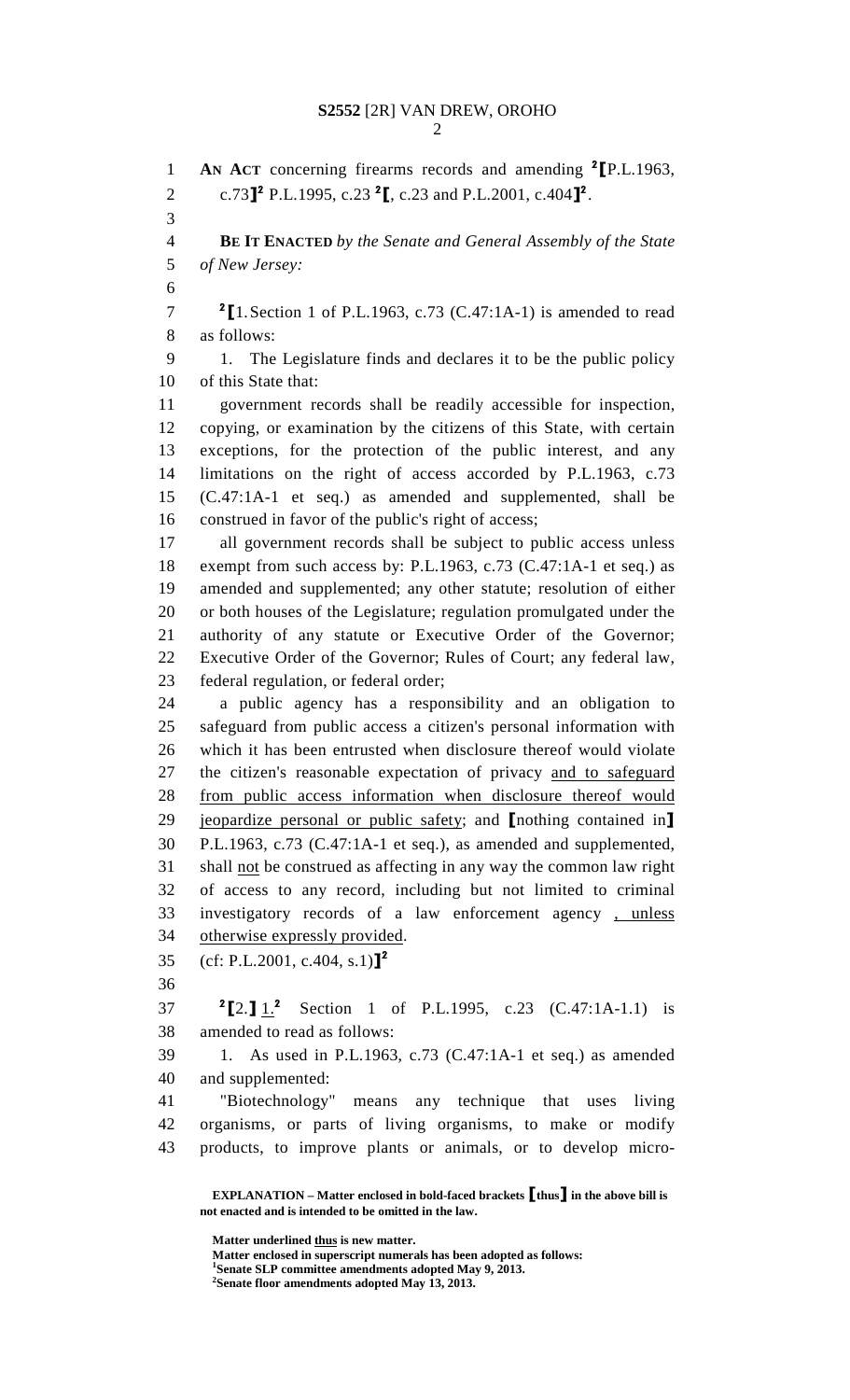1 organisms for specific uses; including the industrial use of 2 recombinant DNA, cell fusion, and novel bioprocessing techniques.

3 "Custodian of a government record" or "custodian" means in the 4 case of a municipality, the municipal clerk and in the case of any 5 other public agency, the officer officially designated by formal 6 action of that agency's director or governing body, as the case may 7 be.

8 "Government record" or "record" means any paper, written or 9 printed book, document, drawing, map, plan, photograph, 10 microfilm, data processed or image processed document, 11 information stored or maintained electronically or by sound-12 recording or in a similar device, or any copy thereof, that has been 13 made, maintained or kept on file in the course of his or its official 14 business by any officer, commission, agency or authority of the 15 State or of any political subdivision thereof, including subordinate 16 boards thereof, or that has been received in the course of his or its 17 official business by any such officer, commission, agency, or 18 authority of the State or of any political subdivision thereof, 19 including subordinate boards thereof. The terms shall not include 20 inter-agency or intra-agency advisory, consultative, or deliberative 21 material.

22 A government record shall not include the following information 23 which is deemed to be confidential for the purposes of P.L.1963, 24 c.73 (C.47:1A-1 et seq.) as amended and supplemented:

25 information received by a member of the Legislature from a 26 constituent or information held by a member of the Legislature 27 concerning a constituent, including but not limited to information in 28 written form or contained in any e-mail or computer data base, or in 29 any telephone record whatsoever, unless it is information the 30 constituent is required by law to transmit;

31 any memorandum, correspondence, notes, report or other 32 communication prepared by, or for, the specific use of a member of 33 the Legislature in the course of the member's official duties, except 34 that this provision shall not apply to an otherwise publicly-35 accessible report which is required by law to be submitted to the 36 Legislature or its members;

37 any copy, reproduction or facsimile of any photograph, negative 38 or print, including instant photographs and videotapes of the body, 39 or any portion of the body, of a deceased person, taken by or for the 40 medical examiner at the scene of death or in the course of a post 41 mortem examination or autopsy made by or caused to be made by 42 the medical examiner except:

43 when used in a criminal action or proceeding in this State which 44 relates to the death of that person,

45 for the use as a court of this State permits, by order after good 46 cause has been shown and after written notification of the request 47 for the court order has been served at least five days before the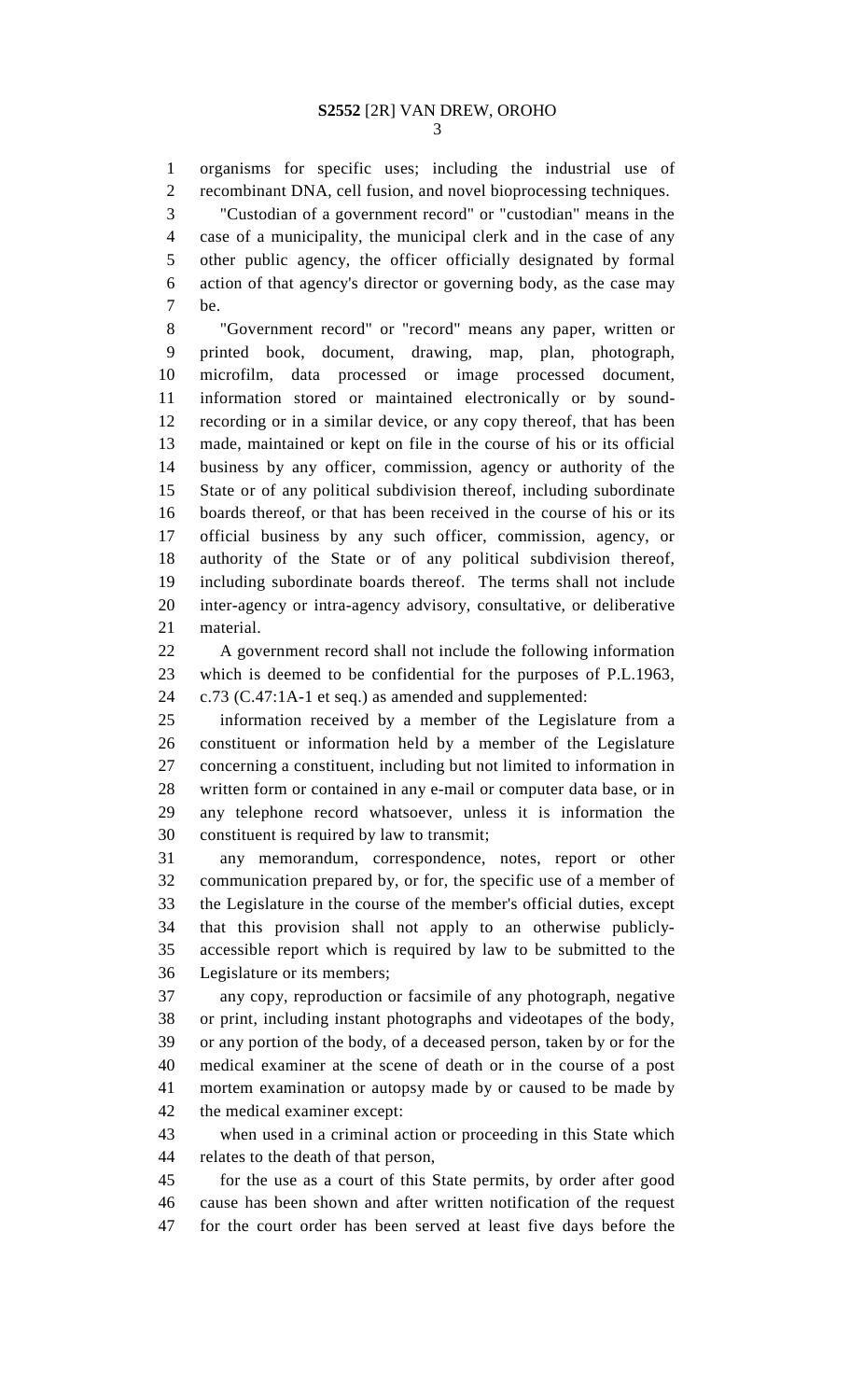#### **S2552** [2R] VAN DREW, OROHO

4

1 order is made upon the county prosecutor for the county in which 2 the post mortem examination or autopsy occurred, 3 for use in the field of forensic pathology or for use in medical or 4 scientific education or research, or 5 for use by any law enforcement agency in this State or any other 6 state or federal law enforcement agency; 7 criminal investigatory records; 8 victims' records, except that a victim of a crime shall have access 9 to the victim's own records; 10 personal firearms records, except for use by any person 11 authorized by law to have access to these records or for use by any 12 government agency, including any court or law enforcement 13 agency, for purposes of the administration of justice; 14 <sup>1</sup> <u>personal identifying information received by the Division of</u> 15 Fish and Wildlife in the Department of Environmental Protection in 16 connection with the issuance of any license authorizing hunting 17 with a firearm. For the purposes of this paragraph, personal 18 identifying information shall include, but not be limited to, identity, 19 name, address, social security number, telephone number, fax 20 number, driver's license number, email address, or social media 21 address of any applicant or licensee;<sup>1</sup> 22 trade secrets and proprietary commercial or financial information 23 obtained from any source. For the purposes of this paragraph, trade 24 secrets shall include data processing software obtained by a public 25 body under a licensing agreement which prohibits its disclosure; 26 any record within the attorney-client privilege. This paragraph 27 shall not be construed as exempting from access attorney or 28 consultant bills or invoices except that such bills or invoices may be 29 redacted to remove any information protected by the attorney-client 30 privilege; 31 administrative or technical information regarding computer 32 hardware, software and networks which, if disclosed, would 33 jeopardize computer security; 34 emergency or security information or procedures for any 35 buildings or facility which, if disclosed, would jeopardize security 36 of the building or facility or persons therein; 37 security measures and surveillance techniques which, if 38 disclosed, would create a risk to the safety of persons, property, 39 electronic data or software; 40 information which, if disclosed, would give an advantage to 41 competitors or bidders; 42 information generated by or on behalf of public employers or 43 public employees in connection with any sexual harassment 44 complaint filed with a public employer or with any grievance filed 45 by or against an individual or in connection with collective 46 negotiations, including documents and statements of strategy or 47 negotiating position;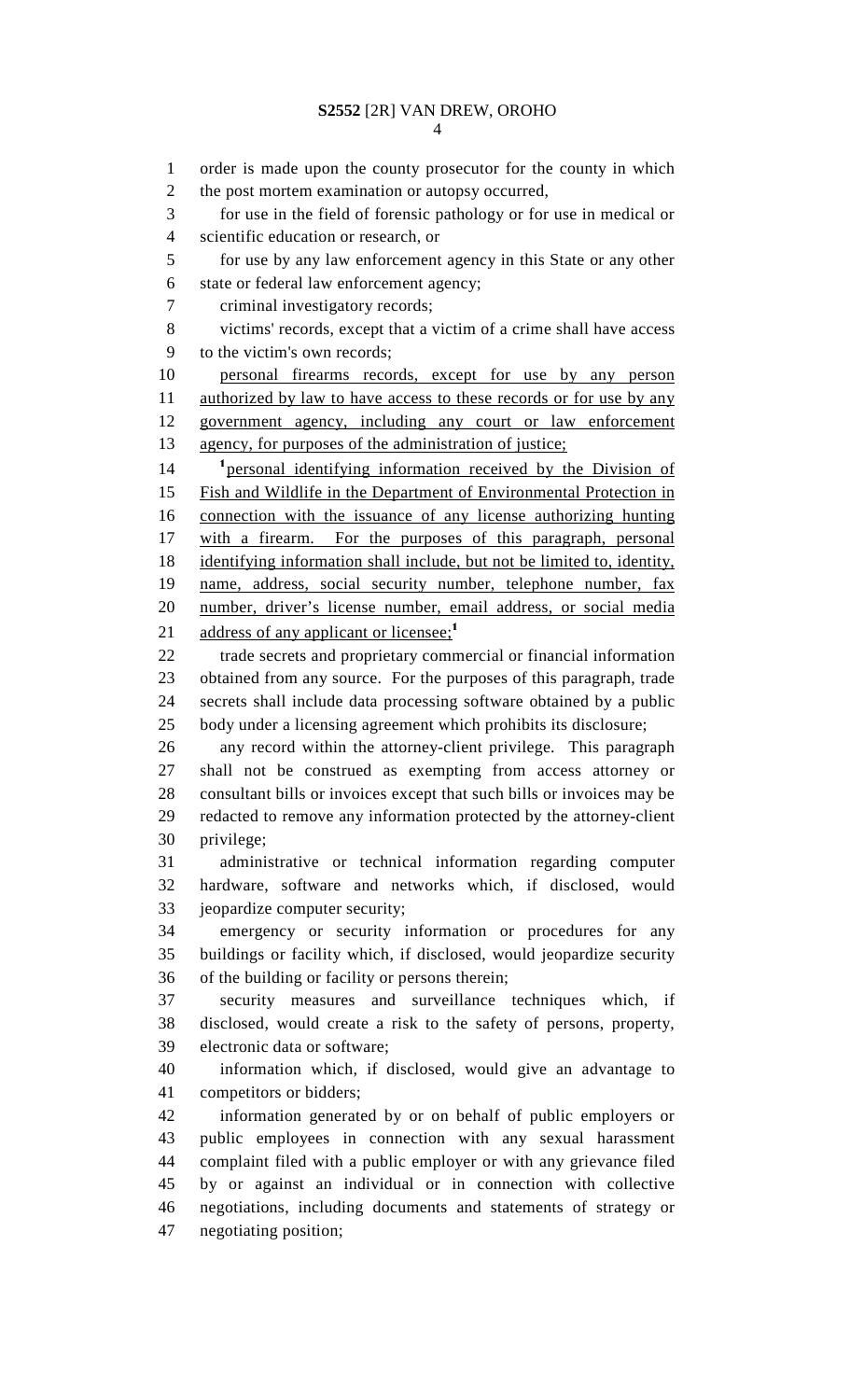1 information which is a communication between a public agency 2 and its insurance carrier, administrative service organization or risk 3 management office;

4 information which is to be kept confidential pursuant to court 5 order;

6 any copy of form DD-214, or that form, issued by the United 7 States Government, or any other certificate of honorable discharge, 8 or copy thereof, from active service or the reserves of a branch of 9 the Armed Forces of the United States, or from service in the 10 organized militia of the State, that has been filed by an individual 11 with a public agency, except that a veteran or the veteran's spouse 12 or surviving spouse shall have access to the veteran's own records; 13 and

14 that portion of any document which discloses the social security 15 number, credit card number, unlisted telephone number or driver 16 license number of any person; except for use by any government 17 agency, including any court or law enforcement agency, in carrying 18 out its functions, or any private person or entity acting on behalf 19 thereof, or any private person or entity seeking to enforce payment 20 of court-ordered child support; except with respect to the disclosure 21 of driver information by the New Jersey Motor Vehicle 22 Commission as permitted by section 2 of P.L.1997, c.188 (C.39:2- 23 3.4); and except that a social security number contained in a record 24 required by law to be made, maintained or kept on file by a public 25 agency shall be disclosed when access to the document or 26 disclosure of that information is not otherwise prohibited by State 27 or federal law, regulation or order or by State statute, resolution of 28 either or both houses of the Legislature, Executive Order of the 29 Governor, rule of court or regulation promulgated under the 30 authority of any statute or executive order of the Governor.

31 A government record shall not include, with regard to any public 32 institution of higher education, the following information which is 33 deemed to be privileged and confidential:

34 pedagogical, scholarly and/or academic research records and/or 35 the specific details of any research project conducted under the 36 auspices of a public higher education institution in New Jersey, 37 including, but not limited to research, development information, 38 testing procedures, or information regarding test participants, 39 related to the development or testing of any pharmaceutical or 40 pharmaceutical delivery system, except that a custodian may not 41 deny inspection of a government record or part thereof that gives 42 the name, title, expenditures, source and amounts of funding and 43 date when the final project summary of any research will be 44 available;

45 test questions, scoring keys and other examination data 46 pertaining to the administration of an examination for employment 47 or academic examination;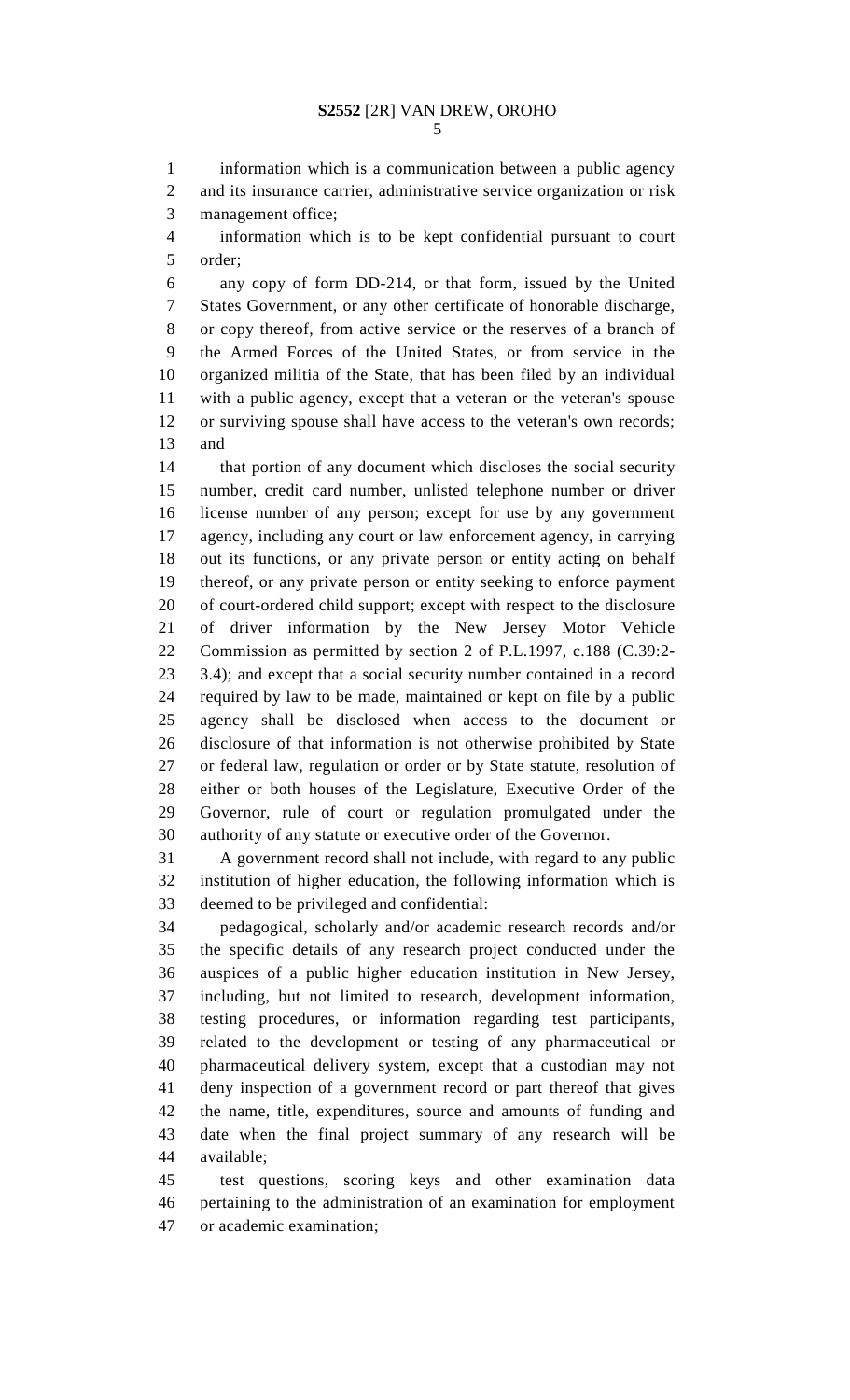1 records of pursuit of charitable contributions or records 2 containing the identity of a donor of a gift if the donor requires non-3 disclosure of the donor's identity as a condition of making the gift 4 provided that the donor has not received any benefits of or from the 5 institution of higher education in connection with such gift other 6 than a request for memorialization or dedication;

7 valuable or rare collections of books and/or documents obtained 8 by gift, grant, bequest or devise conditioned upon limited public 9 access;

10 information contained on individual admission applications; and 11 information concerning student records or grievance or 12 disciplinary proceedings against a student to the extent disclosure 13 would reveal the identity of the student.

<sup>1</sup>4 **Personal firearms record**" means any <sup>1</sup> information contained in  $15 \frac{a^1}{2}$  background investigation conducted by the chief of police, the 16 county prosecutor, or the Superintendent of State Police, of any 17 applicant for a permit to purchase a handgun, firearms identification 18 card license, or firearms registration; any application for a permit to 19 purchase a handgun, firearms identification card license, or firearms 20 registration; any document reflecting the issuance or denial of a 21 permit to purchase a handgun, firearms identification card license, 22 or firearms registration; and any permit to purchase a handgun, 23 firearms identification card license, or any firearms license, 24 certification, certificate, form of register, or registration statement.  $125$  <sup>1</sup>For the purposes of this paragraph, information contained in a 26 background investigation shall include, but not be limited to, 27 identity, name, address, social security number, phone number, fax 28 number, driver's license number, email address, social media 29 address of any applicant, licensee, registrant or permit holder.<sup>1</sup>

30 "Public agency" or "agency" means any of the principal 31 departments in the Executive Branch of State Government, and any 32 division, board, bureau, office, commission or other instrumentality 33 within or created by such department; the Legislature of the State 34 and any office, board, bureau or commission within or created by 35 the Legislative Branch; and any independent State authority, 36 commission, instrumentality or agency. The terms also mean any 37 political subdivision of the State or combination of political 38 subdivisions, and any division, board, bureau, office, commission or 39 other instrumentality within or created by a political subdivision of 40 the State or combination of political subdivisions, and any 41 independent authority, commission, instrumentality or agency 42 created by a political subdivision or combination of political 43 subdivisions.

44 "Law enforcement agency" means a public agency, or part 45 thereof, determined by the Attorney General to have law 46 enforcement responsibilities.

47 "Constituent" means any State resident or other person 48 communicating with a member of the Legislature.